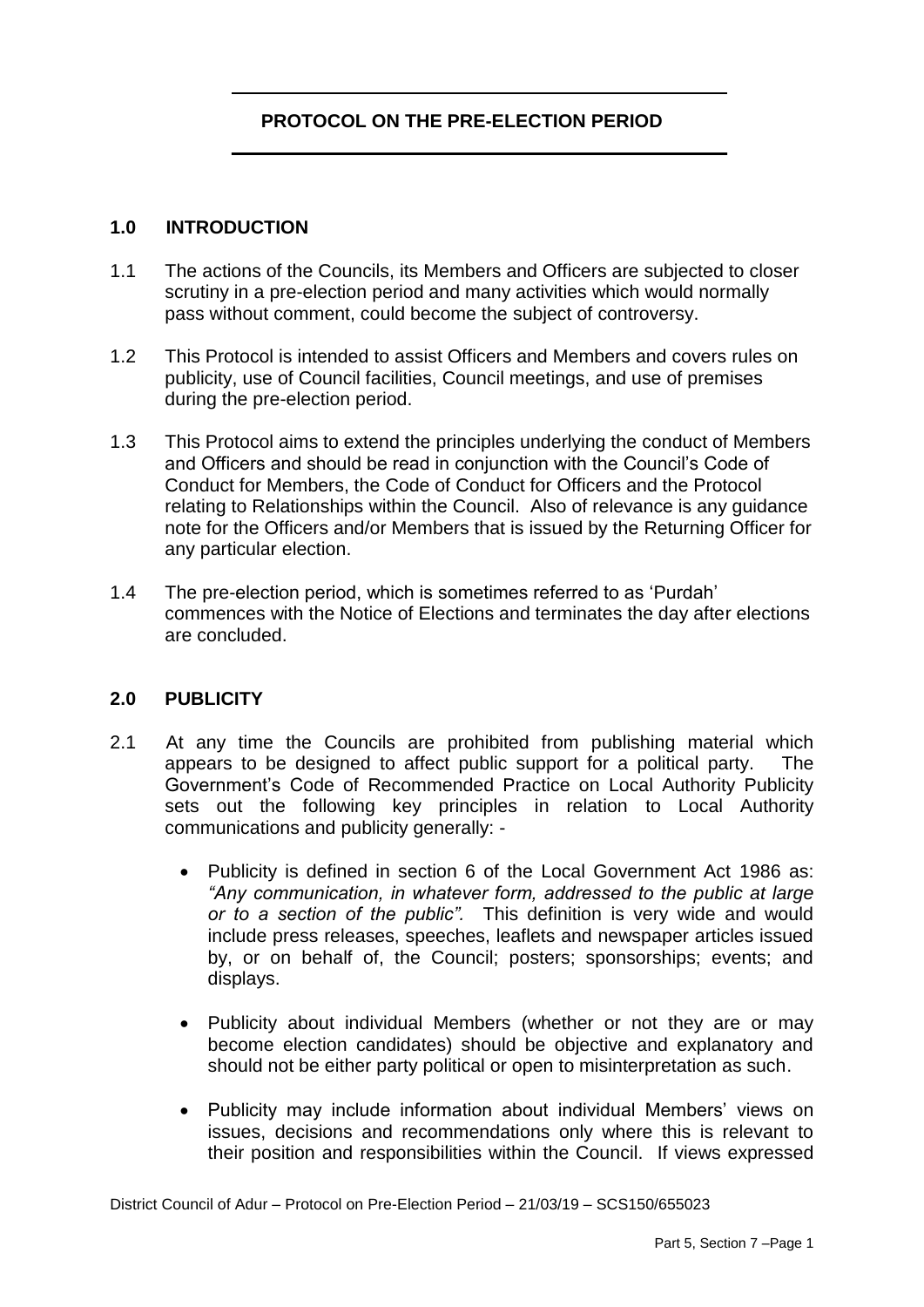by, or attributed to, individual Councillors do not reflect the views of the Local Authority itself, such publicity should make this fact clear.

## **3.0 PUBLICITY DURING THE PRE-ELECTION PERIOD**

- 3.1 The following additional guidelines apply during the pre-election period:-
	- During the pre-election period all Council publicity should avoid the proactive publicity of candidates and other politicians involved directly with the elections;
	- There is a need to ensure that any publicity is objective, balanced, informative and accurate; concentrating on facts, explanations or both;
	- Council publicity should, as far as possible, avoid controversial issues or report proposals which could be identified with individual Members or Groups. However, the Council may respond to any events and enquiries provided the answers are factual and not party political;
	- Members holding key positions are able to comment on important unplanned events or emergencies where a Member-level response is required – ideally this should be a Member holding a politically neutral position or alternatively an agreed response from all Group Leaders;
	- Events providing photo and publicity opportunities should, where possible, be timed to avoid the pre-election period. Where this is not possible, candidates for election should not be involved.
- 3.2 The timing of a publication is an important factor. The nearer the publication to the election, the more likely it is to be controversial and be perceived as designed to affect support for a particular party. Where possible, therefore, it is advisable to avoid publishing any controversial material near the elections.

#### **4.0 CONTENT OF MEMBERS' PUBLICITY**

4.1 The content of any publicity issued by Members who are election candidates is very much a matter for each Member and his or her Political Group. However, there will be circumstances when the Council's Code of Conduct may apply, even to an individual Member's own election publicity, and as such the Code must be borne in mind. As Members of a Local Authority, it is also necessary to take into account the general duties of Local Authorities under equalities and other legislation.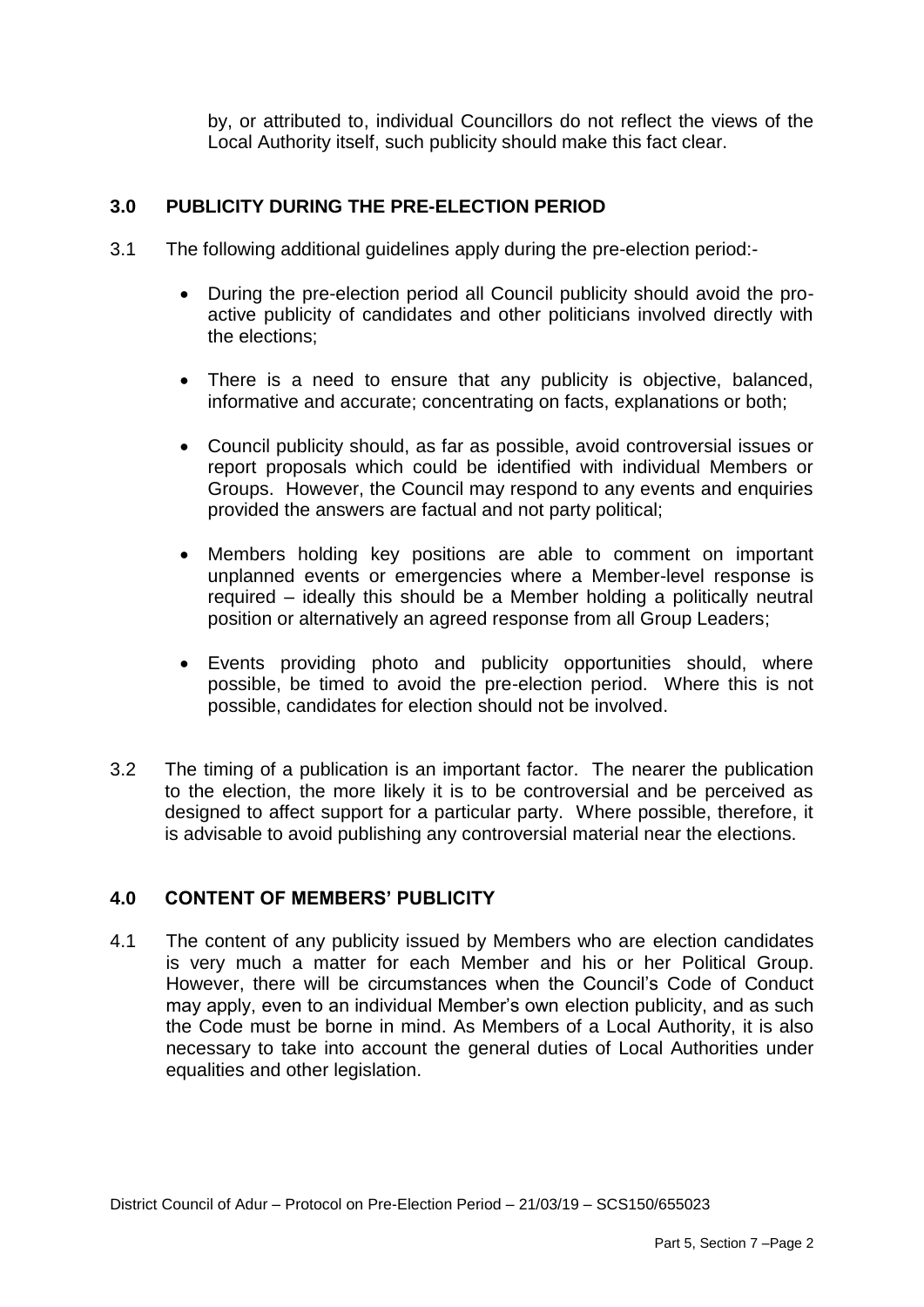## **5.0 IMPACT ON COUNCIL MEETINGS AND ACTIONS DURING THE ELECTION PERIOD**

- 5.1 In Local Government there is a broad convention that matters of political controversy, either locally or nationally, should not routinely be brought before Members if at all avoidable during a pre-election period. This can impact on, for example, items brought to Committees, Questions from the public or from Members, Petitions, or Notices of Motion at Council.
- 5.2 In addition to the accepted convention, there are practical reasons for this approach from the publicity point of view. Firstly, whereas the agendas and minutes of official Council meetings are protected by the Local Government Act 1986 from being "publicity", press releases publicising those minutes are not. This presents the Councils with difficulties in publicising any sensitive or controversial decisions during the pre-election period, even if in other circumstances such publicity would be merited by the level of public interest. Secondly, the more restrictive publicity regime during the pre-election period means that where an initiative would benefit from a public launch or immediate advertisement or consultation, this will rarely be possible during the preelection period.
- 5.3 Therefore any working practices or protocols which include publicity and media arrangements will need to be interpreted in the light of the restrictions mentioned above.

#### **6.0 CONSULTATION**

6.1 Guidance contained in the 2019 Local Government Association Guidance recommends that no new public consultations should be launched during the election period, and nor should any findings from consultation exercises be reported during this period if they could be politically sensitive.

#### **7.0 CODE OF CONDUCT FOR MEMBERS**

- 7.1. The Code of Conduct for Members applies not only when a Member conducts the business of his/her Authority but also when acting, claiming to act, or giving the impression he/she is acting as a representative of the Authority. In this respect, certain elements of the Code are particularly relevant during the pre-election period:
- 7.2. Disrepute: forbids a Member from conducting himself or herself in a manner which could reasonably be regarded as bringing his or her Office or Authority into disrepute.
- 7.3. Unfair advantage: forbids a Member from using his or her position to confer on or secure for himself or herself or any other person an advantage or disadvantage.

District Council of Adur – Protocol on Pre-Election Period – 21/03/19 – SCS150/655023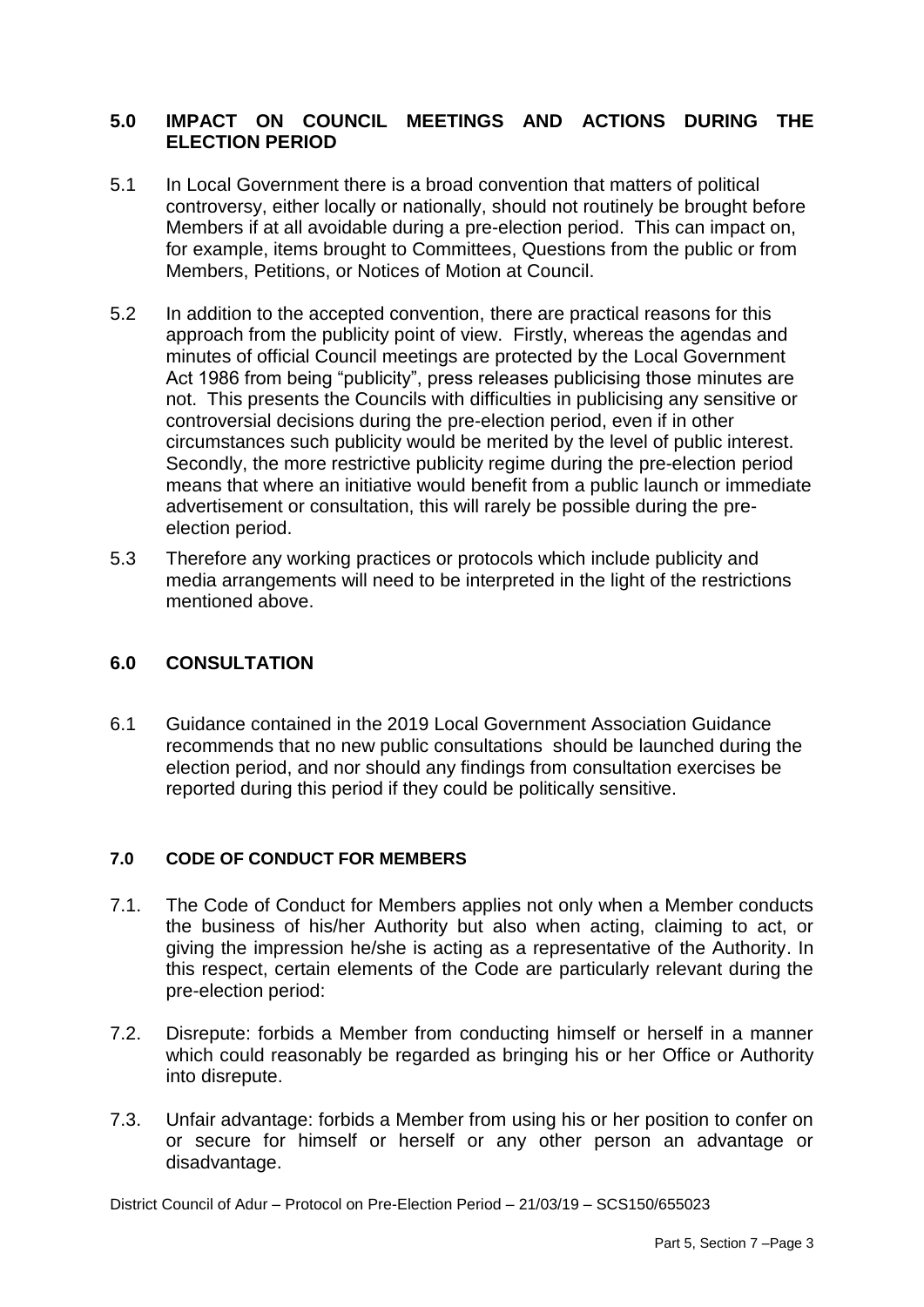7.4 Equalities: forbids a Member from conducting himself or herself in a way that is contrary to duties under Equalities legislation. Members should consider the need to treat some issues with sensitivity at all time, including in their election publicity and where they may relate to minority groups or protected characteristics.

## **8.0 GENERAL**

8.1 The Councils do not and cannot vet Members' election publicity. Generally, Members would need to seek any specific advice in relation to such publicity externally from the Councils, e.g. through their Political Group machinery. Also the Monitoring Officer would be happy to assist in relation to any queries from Members which relate to the application of the Code of Conduct.

## **9.0 USE OF COUNCIL FACILITIES**

- 9.1 The use of Council facilities during the pre-election period can generate enquiries and complaints. The Councils' Code of Conduct for Members provides that a Member must ensure that Council resources are not used improperly for political purposes.
- 9.2. Any services or facilities provided by the Council for Members should be used exclusively for the purposes of Council business or to enable the Member concerned to discharge their function as a Councillor. This applies to all facilities, including: -
	- Council stationery (letterheads, envelopes, compliment slips);
	- Telephones;
	- Transport;
	- Photocopiers;
	- Officer time;
	- IT equipment.
- 9.3. Subject to paragraph 12 below (use of Council premises during the preelection period), no election candidate or a person associated with a political party is entitled to access Council premises. Members and Officers need to take extra care to ensure that election candidates or other persons associated with political parties who are not serving Councillors are not seen to have unauthorised access to Council offices or facilities.
- 9.4 In relation to IT equipment, Members should not use IT equipment for party political purposes, as mentioned above. For example, Members sending messages to chat rooms or forums will need to consider whether to use their Councillor email address or a personal address. The former could be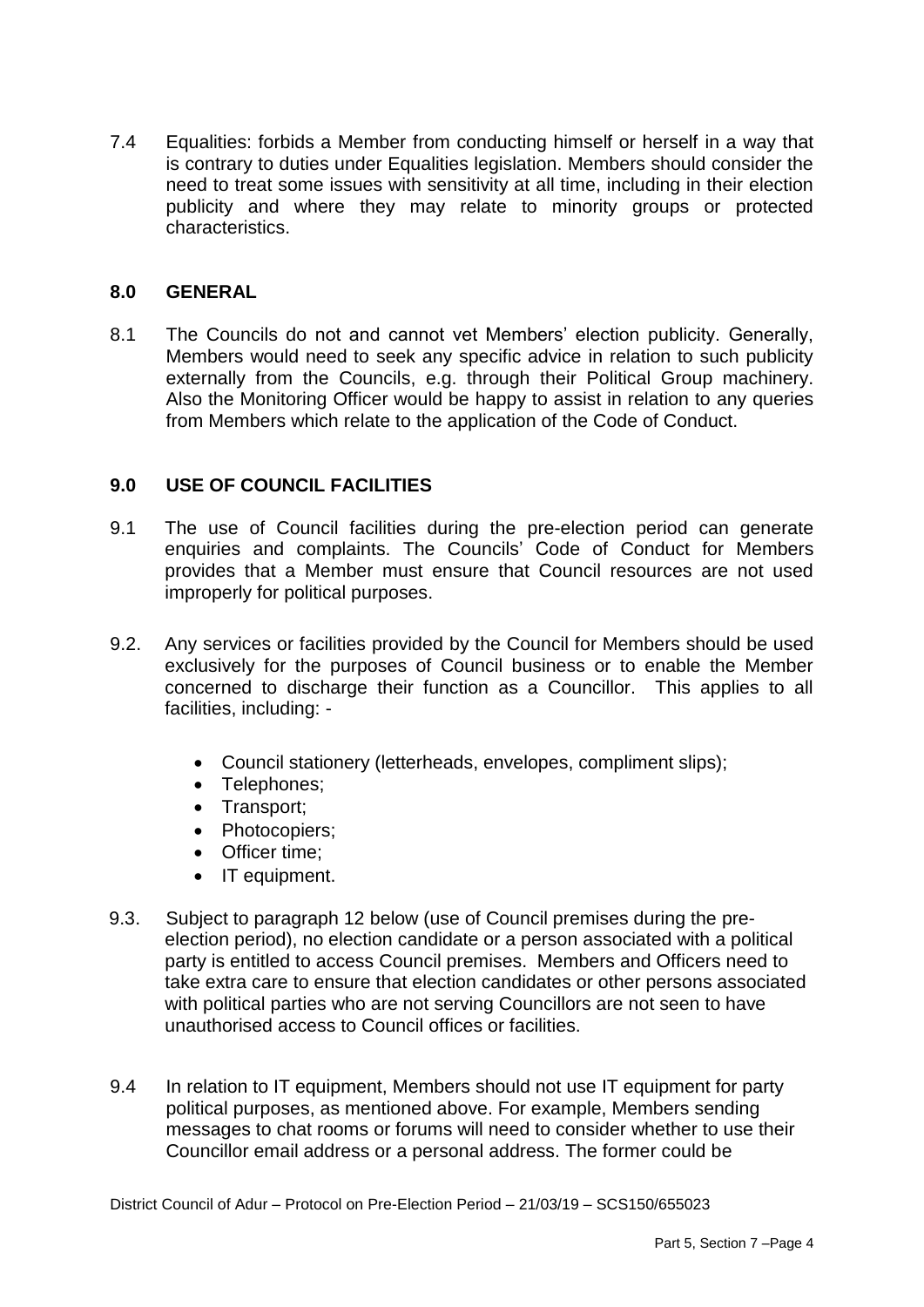appropriate for simply sending information as a Councillor, but the latter will be appropriate if engaging in political debate.

- 9.5. Council business and party political business are not always mutually exclusive. For example, a Political Group within the Councils may use Council facilities (such as meeting rooms) to discuss matters coming before the Councils or its Committees. The particular circumstances of each event will need to be considered. By way of illustration, the following are examples of cases where the use of Council facilities would not be appropriate: -
	- The use of the internal/external Council postal service to distribute election campaign material;
	- Using Council supplied letterheads or compliment slips in sending out election material or as part of election campaigning;
	- Including election messages, strap-lines or slogans in letters which are otherwise being legitimately sent (e.g. for information purposes) on Council supplied letterheads to local residents;
	- Sending out election material using a Council email address;
	- Putting election material on, or canvassing via, the Councillors' web pages on the Councils' web site;
	- Using Council telephones for canvassing.

#### **10.0 USE OF EMAILS**

- 10.1 A Member's Council email address should not be used for political purposes, such as electioneering.
- 10.2 It is recognised that a local resident may contact their Ward Member about an election issue via that Member's Council email address. As long as the use of the Council email for political purposes was not initiated or promoted by the Member, it would be perfectly acceptable to reply to the email although it may be political in nature. Members should not however initiate political discussions using Council provided email facilities. If the exchange becomes extensive, Members should consider using their own email.

#### **11.0 USE OF TELEPHONE**

11.1 In line with the position on emails, Members may use Council supplied telephones for non-party-political purposes or where the call is not initiated by a Member.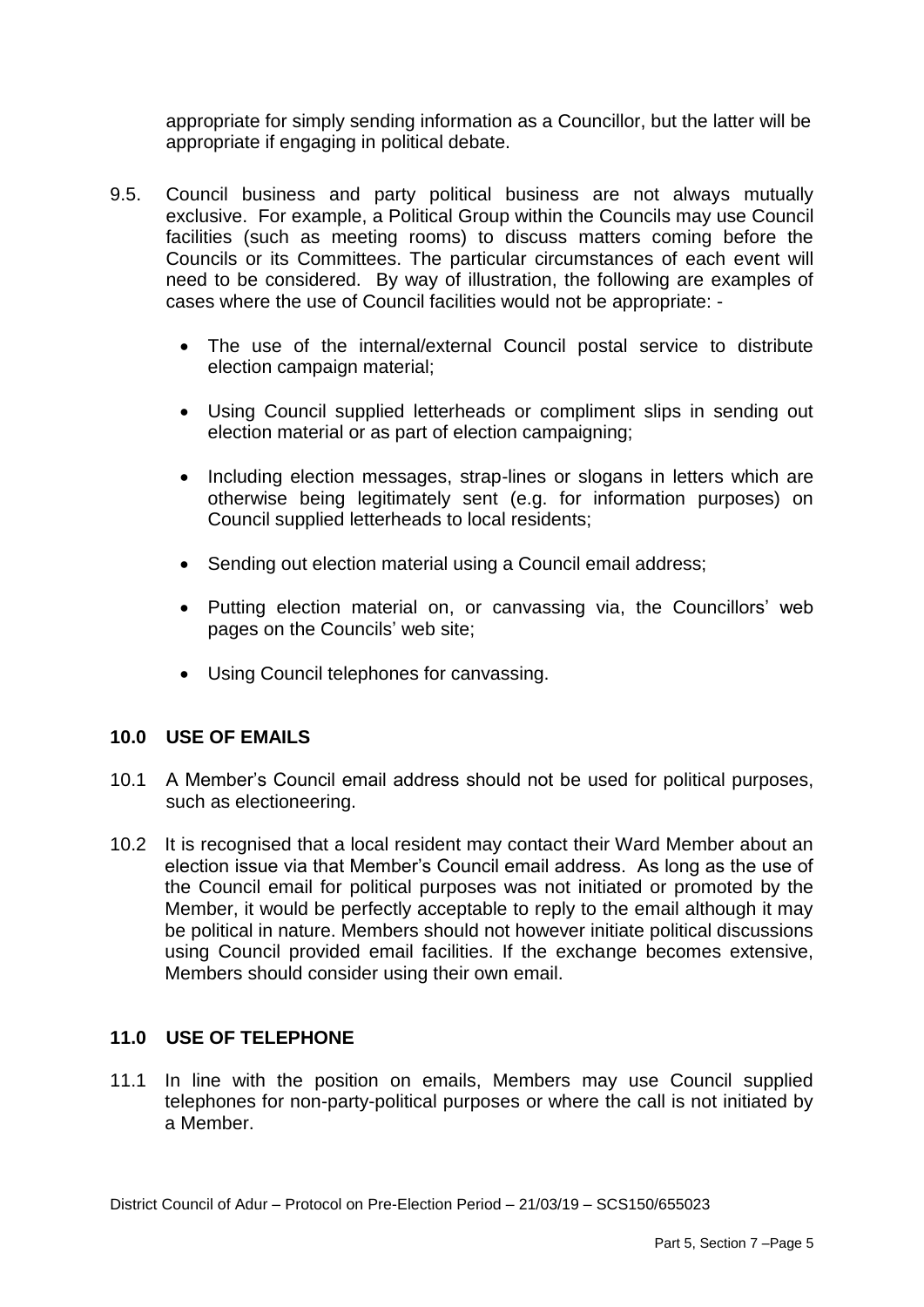11.2 Council email addresses and telephone numbers are better avoided for any party-political literature. If Members wish to refer to the facility for purposes of constituency work, it should be made clear that it is for Ward casework only and it is better kept in a discrete part of the document, for example in a box at the back saying "If you want to contact your Ward Councillors about Ward issues, you may contact them on….".

## **12.0 USE OF COUNCIL PREMISES DURING THE PRE-ELECTION PERIOD**

12.1 Between the Notice of Election being published and the day before the election, a candidate in the election is entitled to use Council meeting rooms to hold public meetings for furtherance of his/her candidature*.* This includes committee rooms and rooms in schools in the candidate's electoral area. The use of these rooms is free of hire charge, though the candidate may be required to cover the expenses associated with using the premises e.g. electricity, cleaning costs. Further information on these arrangements may be obtained from the Electoral Services Office.

## **13.0 CONFIDENTIAL INFORMATION**

13.1 Members are usually entitled to information not available to the public (exempt or confidential information) where that information is required by them to discharge their functions as Councillors. This may, for example, be the case if the information relates to an item coming before a Committee of which they are a Member. Exempt or confidential information cannot be used for electioneering purposes. It is for this reason that Officers, in the run up to an election, may seek to clarify the purpose for which a Member is seeking information. Members should not seek, nor may Officers provide, exempt or confidential information to help election campaigns.

# **14.0 MEMBER / OFFICER ROLES**

14.1 In general terms, the role of Members is to set the strategies, policies and frameworks within which the Councils will operate, to monitor performance and to represent those who live in their Wards. Officers are employed to advise, undertake the detailed preparation and implementation work, and provide the day-to-day running of services. It is particularly worth bearing in mind this broad split of functions at election time and, in the interests of good administration, the need to avoid roles becoming confused.

## **15.0 SPECIAL RULES RELATING TO OFFICERS**

15.1 Officers at all levels should not engage in party political activity that compromises their neutrality and objectivity at work. Officers who hold politically restricted posts (generally Senior Officers and those who advise

District Council of Adur – Protocol on Pre-Election Period – 21/03/19 – SCS150/655023